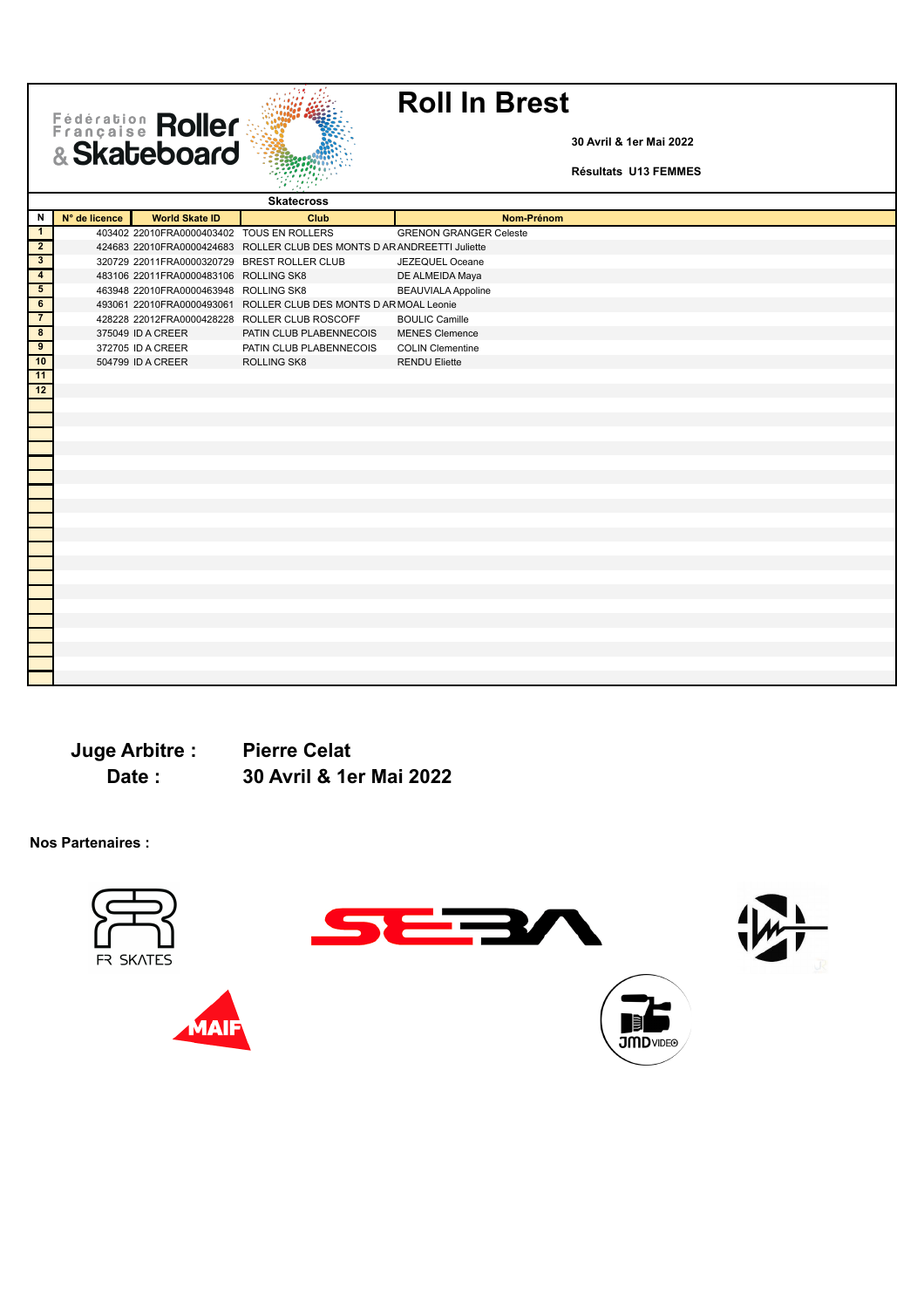Fédération Roller



**30 Avril & 1er Mai 2022**

**Résultats U13 HOMMES**

|                                                                        |               |                                           | <b>Skatecross</b>                             |                        |
|------------------------------------------------------------------------|---------------|-------------------------------------------|-----------------------------------------------|------------------------|
| N                                                                      | N° de licence | <b>World Skate ID</b>                     | Club                                          | Nom-Prénom             |
| $\overline{1}$                                                         |               | 463179 12012FRA0000463179 TOUS EN ROLLERS |                                               | <b>DUBOIS Timeo</b>    |
| $\overline{2}$                                                         |               | 400655 12010FRA0000400655 TOUS EN ROLLERS |                                               | <b>GUIHAL Noam</b>     |
| $\overline{\overline{\mathbf{3}}}$                                     |               |                                           | 467079 12011FRA0000467079 ROLLER CLUB ROSCOFF | <b>BELLEC Nolann</b>   |
| $\begin{array}{c c}\n\hline\n4 \\ \hline\n5 \\ \hline\n6\n\end{array}$ |               | 424562 ID A CREER                         | <b>BREST ROLLER CLUB</b>                      | STEPHAN DOUKROU Junior |
|                                                                        |               | 502292 12010FRA0000502292 ROLLING SK8     |                                               | AKAMAH JOSSELIN        |
|                                                                        |               | 500140 ID A CREER                         | <b>BREST ROLLER CLUB</b>                      | <b>DELESTRE Elouan</b> |
| $\overline{7}$                                                         |               | 364301 ID A CREER                         | PATIN CLUB PLABENNECOIS                       | <b>TAKORIAN Robin</b>  |
| $\overline{\mathbf{8}}$                                                |               | 420897 ID A CREER                         | PATIN CLUB PLABENNECOIS                       | <b>MENES Titouan</b>   |
|                                                                        |               |                                           |                                               |                        |
|                                                                        |               |                                           |                                               |                        |
|                                                                        |               |                                           |                                               |                        |
|                                                                        |               |                                           |                                               |                        |
|                                                                        |               |                                           |                                               |                        |
|                                                                        |               |                                           |                                               |                        |
|                                                                        |               |                                           |                                               |                        |
|                                                                        |               |                                           |                                               |                        |
|                                                                        |               |                                           |                                               |                        |
|                                                                        |               |                                           |                                               |                        |
|                                                                        |               |                                           |                                               |                        |
|                                                                        |               |                                           |                                               |                        |
|                                                                        |               |                                           |                                               |                        |
|                                                                        |               |                                           |                                               |                        |
|                                                                        |               |                                           |                                               |                        |
|                                                                        |               |                                           |                                               |                        |
|                                                                        |               |                                           |                                               |                        |
|                                                                        |               |                                           |                                               |                        |
|                                                                        |               |                                           |                                               |                        |
|                                                                        |               |                                           |                                               |                        |
|                                                                        |               |                                           |                                               |                        |
|                                                                        |               |                                           |                                               |                        |
|                                                                        |               |                                           |                                               |                        |
|                                                                        |               |                                           |                                               |                        |

**Juge Arbitre : Pierre Celat Date : 30 Avril & 1er Mai 2022**

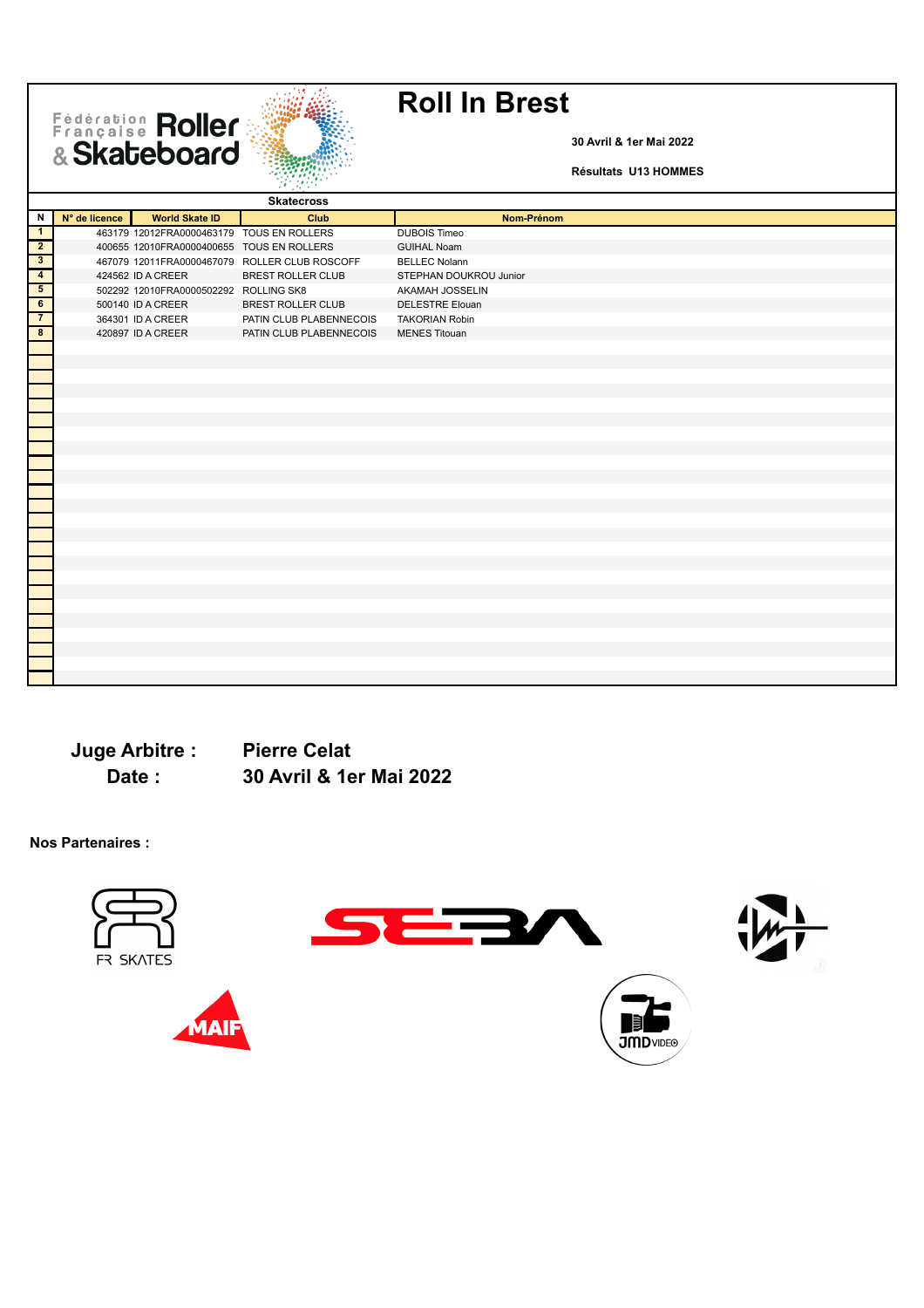Fédération Roller



**30 Avril & 1er Mai 2022**

**Résultats U16 FEMMES**

|                         |               |                                             | <b>Skatecross</b>                                                           |                           |
|-------------------------|---------------|---------------------------------------------|-----------------------------------------------------------------------------|---------------------------|
| N                       | N° de licence | <b>World Skate ID</b>                       | Club                                                                        | Nom-Prénom                |
| $\mathbf{1}$            |               | 341219 22008FRA0000341219 ROLLER BUG        |                                                                             | MILETTO Aude              |
| $\overline{2}$          |               |                                             | 280659 22007FRA0000280659 ROLLER CLUB ROSCOFF                               | LE DUC Laure              |
| $\overline{\mathbf{3}}$ |               | 333055 22008FRA0000333055 TOUS EN ROLLERS   |                                                                             | <b>CAMPEAS Nina</b>       |
| $\overline{4}$          |               | 412716 22008FRA0000412716 TOUS EN ROLLERS   |                                                                             | <b>CHAMPION Melissa</b>   |
| 5                       |               |                                             | 401901 22008FRA0000401901 LE HAVRE SKATE KREW                               | <b>CARPENTIER Lilou</b>   |
| 6                       |               | 391829 ID A CREER                           | SPORT URBAIN NAZAIRIEN RIDE KOVACS Boglarka                                 |                           |
| $\overline{7}$          |               | 301279 22009FRA0000301279 BREST ROLLER CLUB |                                                                             | JEZEQUEL Clara            |
| $\overline{\mathbf{8}}$ |               |                                             | 419796 22009FRA0000419796 ROLLER CLUB DES MONTS D AR LE MOIGNE GOAOC Annael |                           |
| $\overline{9}$          |               |                                             | 439784 22009FRA0000439784 ROLLER CLUB DES MONTS D AR LIECHTY Anna           |                           |
| 10                      |               | 424172 ID A CREER                           | LE HAVRE SKATE KREW                                                         | STERVINOU Juliette        |
| 11                      |               | 508458 22009FRA0000508458 ROLLING SK8       |                                                                             | <b>RAUCK Keina</b>        |
| 12                      |               | 345024 ID A CREER                           | PATIN CLUB PLABENNECOIS                                                     | <b>MALAURIE Hannah</b>    |
| 13                      |               |                                             | 336721 22009FRA0000336721 ROLLER CLUB ROSCOFF                               | <b>THEPAUT Adele</b>      |
| 14                      |               | 419767 ID A CREER                           | <b>ROLLING SK8</b>                                                          | <b>BATAILLE Lysie</b>     |
| 15                      |               | 481757 ID A CREER                           | ROLLER CLUB ROSCOFF                                                         | <b>MATTHEEUWS Sterenn</b> |
| 16                      |               |                                             |                                                                             |                           |
|                         |               |                                             |                                                                             |                           |
|                         |               |                                             |                                                                             |                           |
|                         |               |                                             |                                                                             |                           |
|                         |               |                                             |                                                                             |                           |
|                         |               |                                             |                                                                             |                           |
|                         |               |                                             |                                                                             |                           |
|                         |               |                                             |                                                                             |                           |
|                         |               |                                             |                                                                             |                           |
|                         |               |                                             |                                                                             |                           |
|                         |               |                                             |                                                                             |                           |
|                         |               |                                             |                                                                             |                           |
|                         |               |                                             |                                                                             |                           |
|                         |               |                                             |                                                                             |                           |
|                         |               |                                             |                                                                             |                           |
|                         |               |                                             |                                                                             |                           |
|                         |               |                                             |                                                                             |                           |
|                         |               |                                             |                                                                             |                           |

**Juge Arbitre : Pierre Celat Date : 30 Avril & 1er Mai 2022**

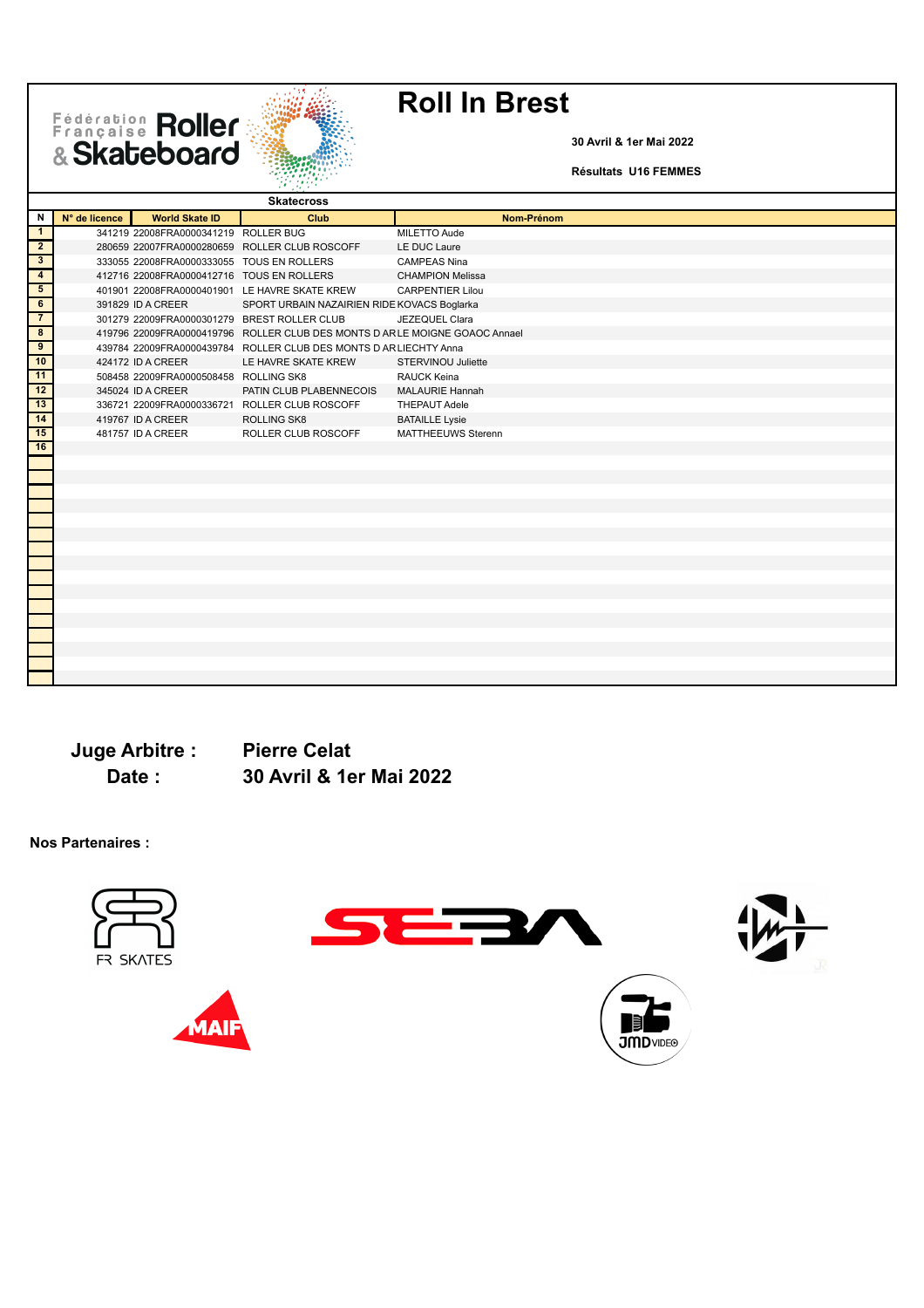Fédération Roller



**30 Avril & 1er Mai 2022**

**Résultats U16 HOMMES**

| N<br>N° de licence<br><b>World Skate ID</b><br>Club<br>Nom-Prénom<br>$\mathbf{1}$<br>420479 12007FRA0000420479 TOUS EN ROLLERS<br><b>DUBOIS Nolan</b><br>$\mathbf{2}$<br>336887 12007FRA0000336887 ROLLER CLUB ROSCOFF<br><b>THEPAUT Antoine</b><br>$3\overline{3}$<br>379736 12007FRA0000379736 LE HAVRE SKATE KREW<br><b>WANSTOK Oren</b><br>$\overline{4}$<br>379182 12009FRA0000379182 ROLLING SK8<br><b>MURIE DORLEANS Nils</b><br>$5\overline{5}$<br>502288 12008FRA0000502288 ROLLING SK8<br><b>HARTEMANN Antonin</b><br>6<br>448189 12008FRA0000448189 ROLLING SK8<br><b>BEAUVIALA Arto</b><br>7<br>354809 12008FRA0000354809 LE HAVRE SKATE KREW<br>LETELLIER Soulyan<br>8<br><b>FERTEL Thomas</b><br>454167 12008FRA0000454167 LE HAVRE SKATE KREW<br>$\overline{9}$<br>387878 12008FRA0000387878 TOUS EN ROLLERS<br><b>VIAUD Antonin</b><br>$\overline{9}$<br>372707 12008FRA0000372707 PATIN CLUB PLABENNECOIS<br><b>COLIN Marius</b><br>9<br>319539 12009FRA0000319539 BREST ROLLER CLUB<br><b>ROUDAUT Titouan</b><br>$\overline{9}$<br>484185 12007FRA0000484185 ROLLING SK8<br><b>GUILBERT Gabriel</b><br>13<br>404840 12007FRA0000404840 ROLLING SK8<br><b>BALDASSARE Asyan</b><br>13<br>304917 ID A CREER<br>PATIN CLUB PLABENNECOIS<br><b>MENES Gaetan</b><br>13<br>ROLLER CLUB DES MONTS D AR QUEMENER Nathan<br>467266 ID A CREER<br>13<br>336839 ID A CREER<br>PATIN CLUB PLABENNECOIS<br><b>MENES Vincent</b><br>17<br>319086 12009FRA0000319086 PATIN CLUB PLABENNECOIS<br>QUITTE Arthur<br>18<br>ROLLING SK8<br>464276 ID A CREER<br><b>BALDASSARE Ulysse</b> |  | <b>Skatecross</b> |  |
|---------------------------------------------------------------------------------------------------------------------------------------------------------------------------------------------------------------------------------------------------------------------------------------------------------------------------------------------------------------------------------------------------------------------------------------------------------------------------------------------------------------------------------------------------------------------------------------------------------------------------------------------------------------------------------------------------------------------------------------------------------------------------------------------------------------------------------------------------------------------------------------------------------------------------------------------------------------------------------------------------------------------------------------------------------------------------------------------------------------------------------------------------------------------------------------------------------------------------------------------------------------------------------------------------------------------------------------------------------------------------------------------------------------------------------------------------------------------------------------------------------------------------------------------------------------------------------------|--|-------------------|--|
|                                                                                                                                                                                                                                                                                                                                                                                                                                                                                                                                                                                                                                                                                                                                                                                                                                                                                                                                                                                                                                                                                                                                                                                                                                                                                                                                                                                                                                                                                                                                                                                       |  |                   |  |
|                                                                                                                                                                                                                                                                                                                                                                                                                                                                                                                                                                                                                                                                                                                                                                                                                                                                                                                                                                                                                                                                                                                                                                                                                                                                                                                                                                                                                                                                                                                                                                                       |  |                   |  |
|                                                                                                                                                                                                                                                                                                                                                                                                                                                                                                                                                                                                                                                                                                                                                                                                                                                                                                                                                                                                                                                                                                                                                                                                                                                                                                                                                                                                                                                                                                                                                                                       |  |                   |  |
|                                                                                                                                                                                                                                                                                                                                                                                                                                                                                                                                                                                                                                                                                                                                                                                                                                                                                                                                                                                                                                                                                                                                                                                                                                                                                                                                                                                                                                                                                                                                                                                       |  |                   |  |
|                                                                                                                                                                                                                                                                                                                                                                                                                                                                                                                                                                                                                                                                                                                                                                                                                                                                                                                                                                                                                                                                                                                                                                                                                                                                                                                                                                                                                                                                                                                                                                                       |  |                   |  |
|                                                                                                                                                                                                                                                                                                                                                                                                                                                                                                                                                                                                                                                                                                                                                                                                                                                                                                                                                                                                                                                                                                                                                                                                                                                                                                                                                                                                                                                                                                                                                                                       |  |                   |  |
|                                                                                                                                                                                                                                                                                                                                                                                                                                                                                                                                                                                                                                                                                                                                                                                                                                                                                                                                                                                                                                                                                                                                                                                                                                                                                                                                                                                                                                                                                                                                                                                       |  |                   |  |
|                                                                                                                                                                                                                                                                                                                                                                                                                                                                                                                                                                                                                                                                                                                                                                                                                                                                                                                                                                                                                                                                                                                                                                                                                                                                                                                                                                                                                                                                                                                                                                                       |  |                   |  |
|                                                                                                                                                                                                                                                                                                                                                                                                                                                                                                                                                                                                                                                                                                                                                                                                                                                                                                                                                                                                                                                                                                                                                                                                                                                                                                                                                                                                                                                                                                                                                                                       |  |                   |  |
|                                                                                                                                                                                                                                                                                                                                                                                                                                                                                                                                                                                                                                                                                                                                                                                                                                                                                                                                                                                                                                                                                                                                                                                                                                                                                                                                                                                                                                                                                                                                                                                       |  |                   |  |
|                                                                                                                                                                                                                                                                                                                                                                                                                                                                                                                                                                                                                                                                                                                                                                                                                                                                                                                                                                                                                                                                                                                                                                                                                                                                                                                                                                                                                                                                                                                                                                                       |  |                   |  |
|                                                                                                                                                                                                                                                                                                                                                                                                                                                                                                                                                                                                                                                                                                                                                                                                                                                                                                                                                                                                                                                                                                                                                                                                                                                                                                                                                                                                                                                                                                                                                                                       |  |                   |  |
|                                                                                                                                                                                                                                                                                                                                                                                                                                                                                                                                                                                                                                                                                                                                                                                                                                                                                                                                                                                                                                                                                                                                                                                                                                                                                                                                                                                                                                                                                                                                                                                       |  |                   |  |
|                                                                                                                                                                                                                                                                                                                                                                                                                                                                                                                                                                                                                                                                                                                                                                                                                                                                                                                                                                                                                                                                                                                                                                                                                                                                                                                                                                                                                                                                                                                                                                                       |  |                   |  |
|                                                                                                                                                                                                                                                                                                                                                                                                                                                                                                                                                                                                                                                                                                                                                                                                                                                                                                                                                                                                                                                                                                                                                                                                                                                                                                                                                                                                                                                                                                                                                                                       |  |                   |  |
|                                                                                                                                                                                                                                                                                                                                                                                                                                                                                                                                                                                                                                                                                                                                                                                                                                                                                                                                                                                                                                                                                                                                                                                                                                                                                                                                                                                                                                                                                                                                                                                       |  |                   |  |
|                                                                                                                                                                                                                                                                                                                                                                                                                                                                                                                                                                                                                                                                                                                                                                                                                                                                                                                                                                                                                                                                                                                                                                                                                                                                                                                                                                                                                                                                                                                                                                                       |  |                   |  |
|                                                                                                                                                                                                                                                                                                                                                                                                                                                                                                                                                                                                                                                                                                                                                                                                                                                                                                                                                                                                                                                                                                                                                                                                                                                                                                                                                                                                                                                                                                                                                                                       |  |                   |  |
|                                                                                                                                                                                                                                                                                                                                                                                                                                                                                                                                                                                                                                                                                                                                                                                                                                                                                                                                                                                                                                                                                                                                                                                                                                                                                                                                                                                                                                                                                                                                                                                       |  |                   |  |
|                                                                                                                                                                                                                                                                                                                                                                                                                                                                                                                                                                                                                                                                                                                                                                                                                                                                                                                                                                                                                                                                                                                                                                                                                                                                                                                                                                                                                                                                                                                                                                                       |  |                   |  |
|                                                                                                                                                                                                                                                                                                                                                                                                                                                                                                                                                                                                                                                                                                                                                                                                                                                                                                                                                                                                                                                                                                                                                                                                                                                                                                                                                                                                                                                                                                                                                                                       |  |                   |  |
|                                                                                                                                                                                                                                                                                                                                                                                                                                                                                                                                                                                                                                                                                                                                                                                                                                                                                                                                                                                                                                                                                                                                                                                                                                                                                                                                                                                                                                                                                                                                                                                       |  |                   |  |
|                                                                                                                                                                                                                                                                                                                                                                                                                                                                                                                                                                                                                                                                                                                                                                                                                                                                                                                                                                                                                                                                                                                                                                                                                                                                                                                                                                                                                                                                                                                                                                                       |  |                   |  |
|                                                                                                                                                                                                                                                                                                                                                                                                                                                                                                                                                                                                                                                                                                                                                                                                                                                                                                                                                                                                                                                                                                                                                                                                                                                                                                                                                                                                                                                                                                                                                                                       |  |                   |  |
|                                                                                                                                                                                                                                                                                                                                                                                                                                                                                                                                                                                                                                                                                                                                                                                                                                                                                                                                                                                                                                                                                                                                                                                                                                                                                                                                                                                                                                                                                                                                                                                       |  |                   |  |
|                                                                                                                                                                                                                                                                                                                                                                                                                                                                                                                                                                                                                                                                                                                                                                                                                                                                                                                                                                                                                                                                                                                                                                                                                                                                                                                                                                                                                                                                                                                                                                                       |  |                   |  |
|                                                                                                                                                                                                                                                                                                                                                                                                                                                                                                                                                                                                                                                                                                                                                                                                                                                                                                                                                                                                                                                                                                                                                                                                                                                                                                                                                                                                                                                                                                                                                                                       |  |                   |  |
|                                                                                                                                                                                                                                                                                                                                                                                                                                                                                                                                                                                                                                                                                                                                                                                                                                                                                                                                                                                                                                                                                                                                                                                                                                                                                                                                                                                                                                                                                                                                                                                       |  |                   |  |
|                                                                                                                                                                                                                                                                                                                                                                                                                                                                                                                                                                                                                                                                                                                                                                                                                                                                                                                                                                                                                                                                                                                                                                                                                                                                                                                                                                                                                                                                                                                                                                                       |  |                   |  |
|                                                                                                                                                                                                                                                                                                                                                                                                                                                                                                                                                                                                                                                                                                                                                                                                                                                                                                                                                                                                                                                                                                                                                                                                                                                                                                                                                                                                                                                                                                                                                                                       |  |                   |  |
|                                                                                                                                                                                                                                                                                                                                                                                                                                                                                                                                                                                                                                                                                                                                                                                                                                                                                                                                                                                                                                                                                                                                                                                                                                                                                                                                                                                                                                                                                                                                                                                       |  |                   |  |
|                                                                                                                                                                                                                                                                                                                                                                                                                                                                                                                                                                                                                                                                                                                                                                                                                                                                                                                                                                                                                                                                                                                                                                                                                                                                                                                                                                                                                                                                                                                                                                                       |  |                   |  |
|                                                                                                                                                                                                                                                                                                                                                                                                                                                                                                                                                                                                                                                                                                                                                                                                                                                                                                                                                                                                                                                                                                                                                                                                                                                                                                                                                                                                                                                                                                                                                                                       |  |                   |  |

**Juge Arbitre : Pierre Celat**

**Date : 30 Avril & 1er Mai 2022**

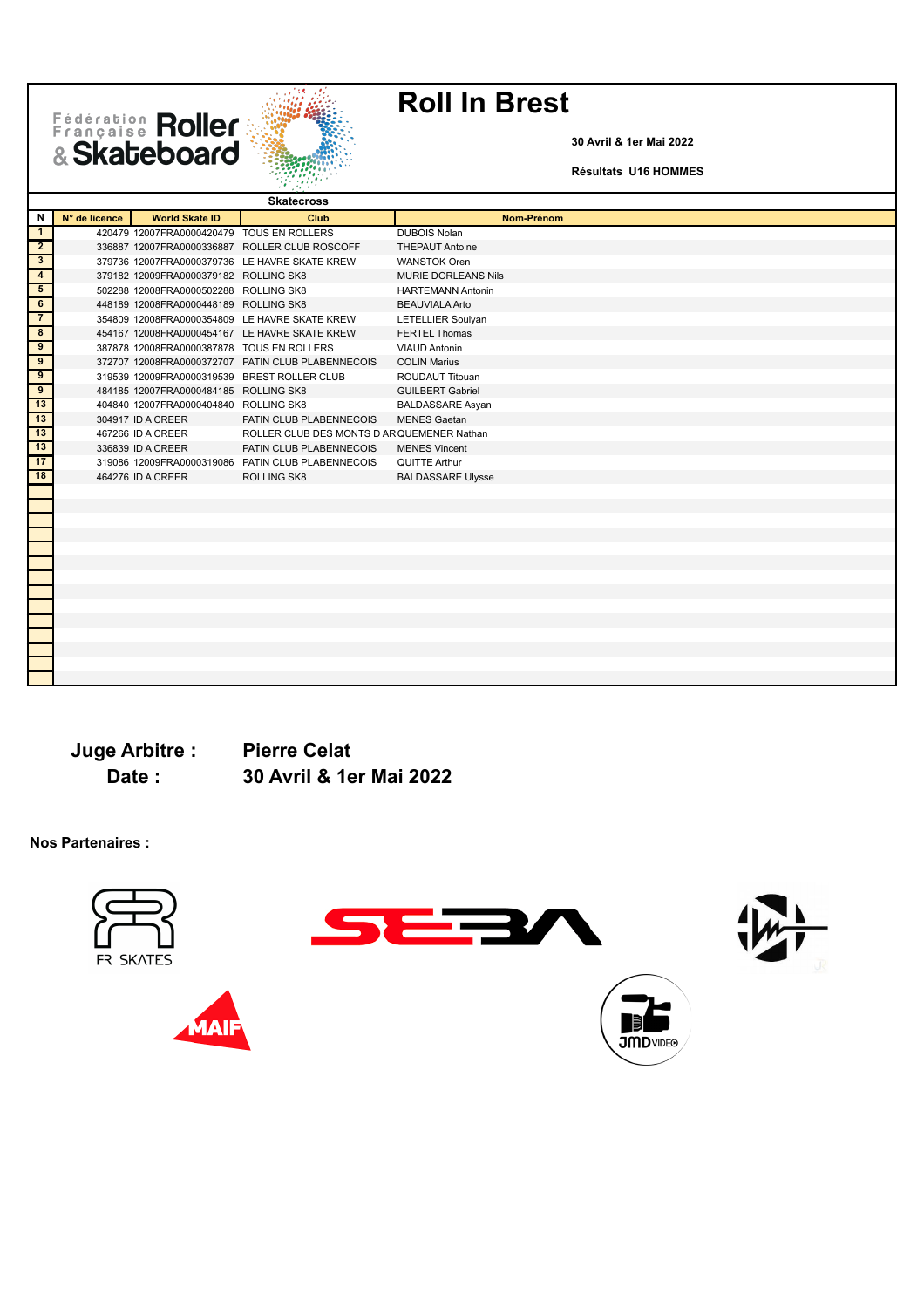Fédération Roller



**30 Avril & 1er Mai 2022**

**Résultats U19 HOMMES**

|                              |               |                                           | <b>Skatecross</b>                              |                          |
|------------------------------|---------------|-------------------------------------------|------------------------------------------------|--------------------------|
| N                            | N° de licence | <b>World Skate ID</b>                     | Club                                           | Nom-Prénom               |
| $\overline{1}$               |               | 304366 12004FRA0000304366 TOUS EN ROLLERS |                                                | RABILLARD Joris          |
| $\overline{2}$               |               |                                           | 234024 12006FRA0000234024 ROLLER CLUB ROSCOFF  | <b>GRALL Maxence</b>     |
| H<br>$\overline{\mathbf{3}}$ |               | 304972 12006FRA0000304972 ROLLING SK8     |                                                | <b>BATAILLE Timeo</b>    |
| $\overline{4}$               |               |                                           | 315065 12006FRA0000315065 BREST ROLLER CLUB    | <b>ROUDAUT Mael</b>      |
| $\overline{5}$               |               |                                           | 279615 12005FRA0000279615 BREST ROLLER CLUB    | NISSE Lydian             |
| $\overline{6}$               |               | 375188 12005FRA0000375188 ROLLING SK8     |                                                | <b>HEUZE Eliott</b>      |
| $\overline{7}$               |               | 383007 12006FRA0000383007 TOUS EN ROLLERS |                                                | VIAUD Julien             |
| $\overline{\mathbf{8}}$      |               | 518661 ID A CREER                         | ROLLER CLUB DE ROSCOFF                         | <b>MARIGARD AURELIEN</b> |
| $\overline{9}$               |               |                                           | 418469 12005FRA0000418469 PATIN CLUB LESNEVIEN | SIMON GOUEZ Valentin     |
| 10                           |               |                                           | 436777 12006FRA0000436777 BREST ROLLER CLUB    | <b>CARTIGNY Clement</b>  |
| $\frac{1}{11}$               |               |                                           |                                                |                          |
| $\frac{1}{12}$               |               |                                           |                                                |                          |
|                              |               |                                           |                                                |                          |
|                              |               |                                           |                                                |                          |
|                              |               |                                           |                                                |                          |
|                              |               |                                           |                                                |                          |
|                              |               |                                           |                                                |                          |
|                              |               |                                           |                                                |                          |
|                              |               |                                           |                                                |                          |
|                              |               |                                           |                                                |                          |
|                              |               |                                           |                                                |                          |
|                              |               |                                           |                                                |                          |
|                              |               |                                           |                                                |                          |
|                              |               |                                           |                                                |                          |
|                              |               |                                           |                                                |                          |
|                              |               |                                           |                                                |                          |
|                              |               |                                           |                                                |                          |
|                              |               |                                           |                                                |                          |
|                              |               |                                           |                                                |                          |
|                              |               |                                           |                                                |                          |
|                              |               |                                           |                                                |                          |
|                              |               |                                           |                                                |                          |
|                              |               |                                           |                                                |                          |

**Juge Arbitre : Pierre Celat**

**Date : 30 Avril & 1er Mai 2022**

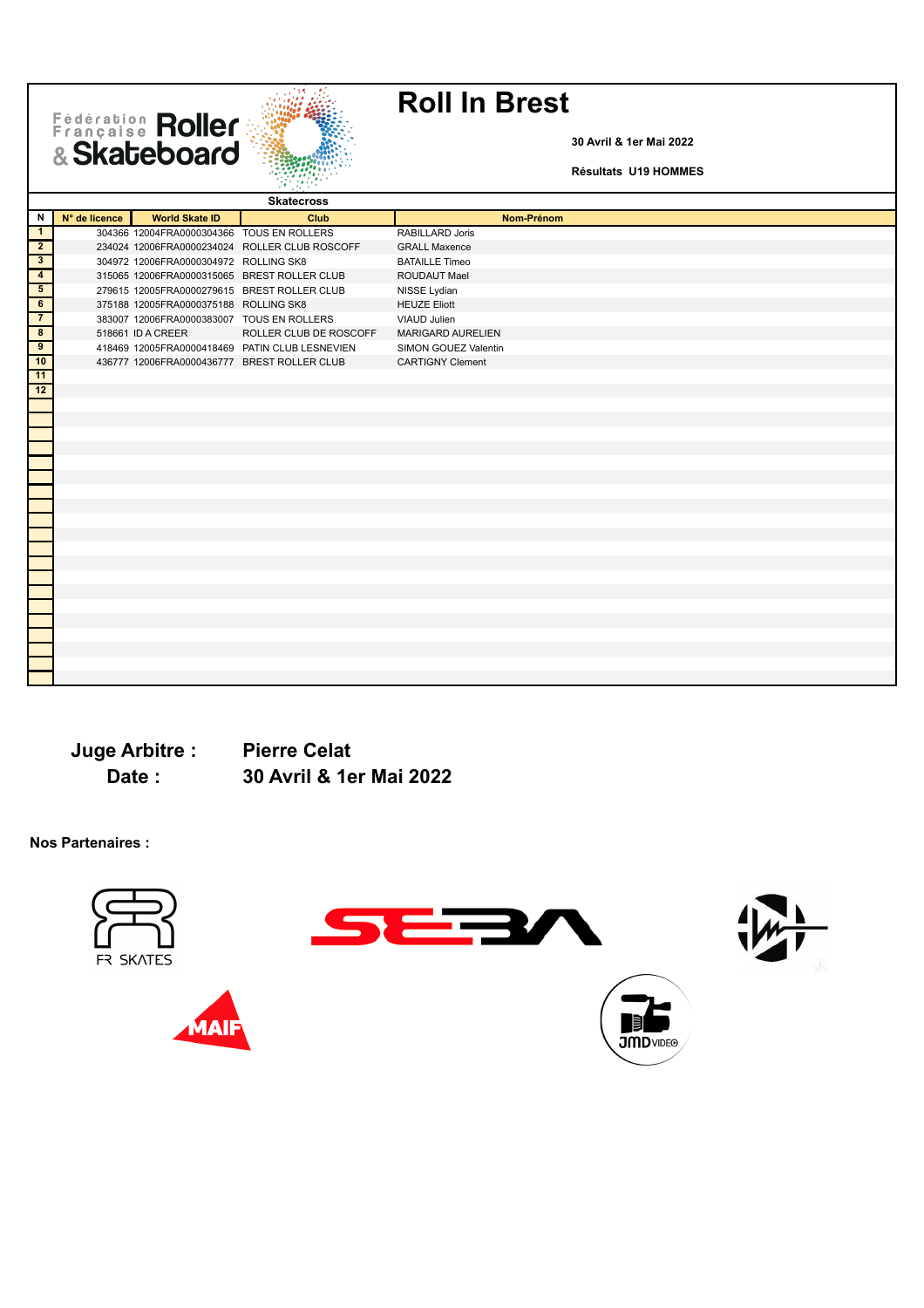Fédération Roller



**30 Avril & 1er Mai 2022**

**Résultats U19-SEN FEMMES**

| Ν<br>N° de licence<br><b>World Skate ID</b><br>Nom-Prénom<br>Club<br>347139 22005FRA0000347139 SPORT URBAIN NAZAIRIEN RIDE LANDRIN Zoe<br>$\mathbf{1}$<br>$\overline{2}$<br>347677 22005FRA0000347677 ROLLER CLUB DES MONTS D AR QUILLEVERE Celia<br>$\overline{\mathbf{3}}$<br>320650 22006FRA0000320650 BREST ROLLER CLUB<br><b>LECOMTE Marie</b><br>$\overline{4}$<br><b>BREST ROLLER CLUB</b><br>493182 ID A CREER<br><b>BALDE Awa</b><br>$5\overline{)}$<br>311564 22004FRA0000311564 SPORT URBAIN NAZAIRIEN RIDE LANGEVIN Isaline<br>6<br>266498 22004FRA0000266498 ROLLER CLUB ROSCOFF<br><b>ARZUR Chimene</b><br>241368 22004FRA0000241368 BREST ROLLER CLUB<br><b>RIVOALEN Klervi</b><br>$\overline{\mathbf{8}}$<br>426292 22005FRA0000426292 BREST ROLLER CLUB<br><b>SIMON Charlotte</b><br>$\overline{9}$<br>242773 22004FRA0000242773 BREST ROLLER CLUB<br><b>APPRIOU Floriane</b> |  | <b>Skatecross</b> |  |
|------------------------------------------------------------------------------------------------------------------------------------------------------------------------------------------------------------------------------------------------------------------------------------------------------------------------------------------------------------------------------------------------------------------------------------------------------------------------------------------------------------------------------------------------------------------------------------------------------------------------------------------------------------------------------------------------------------------------------------------------------------------------------------------------------------------------------------------------------------------------------------------------|--|-------------------|--|
|                                                                                                                                                                                                                                                                                                                                                                                                                                                                                                                                                                                                                                                                                                                                                                                                                                                                                                |  |                   |  |
|                                                                                                                                                                                                                                                                                                                                                                                                                                                                                                                                                                                                                                                                                                                                                                                                                                                                                                |  |                   |  |
|                                                                                                                                                                                                                                                                                                                                                                                                                                                                                                                                                                                                                                                                                                                                                                                                                                                                                                |  |                   |  |
|                                                                                                                                                                                                                                                                                                                                                                                                                                                                                                                                                                                                                                                                                                                                                                                                                                                                                                |  |                   |  |
|                                                                                                                                                                                                                                                                                                                                                                                                                                                                                                                                                                                                                                                                                                                                                                                                                                                                                                |  |                   |  |
|                                                                                                                                                                                                                                                                                                                                                                                                                                                                                                                                                                                                                                                                                                                                                                                                                                                                                                |  |                   |  |
|                                                                                                                                                                                                                                                                                                                                                                                                                                                                                                                                                                                                                                                                                                                                                                                                                                                                                                |  |                   |  |
|                                                                                                                                                                                                                                                                                                                                                                                                                                                                                                                                                                                                                                                                                                                                                                                                                                                                                                |  |                   |  |
|                                                                                                                                                                                                                                                                                                                                                                                                                                                                                                                                                                                                                                                                                                                                                                                                                                                                                                |  |                   |  |
|                                                                                                                                                                                                                                                                                                                                                                                                                                                                                                                                                                                                                                                                                                                                                                                                                                                                                                |  |                   |  |
|                                                                                                                                                                                                                                                                                                                                                                                                                                                                                                                                                                                                                                                                                                                                                                                                                                                                                                |  |                   |  |
|                                                                                                                                                                                                                                                                                                                                                                                                                                                                                                                                                                                                                                                                                                                                                                                                                                                                                                |  |                   |  |
|                                                                                                                                                                                                                                                                                                                                                                                                                                                                                                                                                                                                                                                                                                                                                                                                                                                                                                |  |                   |  |
|                                                                                                                                                                                                                                                                                                                                                                                                                                                                                                                                                                                                                                                                                                                                                                                                                                                                                                |  |                   |  |
|                                                                                                                                                                                                                                                                                                                                                                                                                                                                                                                                                                                                                                                                                                                                                                                                                                                                                                |  |                   |  |
|                                                                                                                                                                                                                                                                                                                                                                                                                                                                                                                                                                                                                                                                                                                                                                                                                                                                                                |  |                   |  |
|                                                                                                                                                                                                                                                                                                                                                                                                                                                                                                                                                                                                                                                                                                                                                                                                                                                                                                |  |                   |  |
|                                                                                                                                                                                                                                                                                                                                                                                                                                                                                                                                                                                                                                                                                                                                                                                                                                                                                                |  |                   |  |
|                                                                                                                                                                                                                                                                                                                                                                                                                                                                                                                                                                                                                                                                                                                                                                                                                                                                                                |  |                   |  |
|                                                                                                                                                                                                                                                                                                                                                                                                                                                                                                                                                                                                                                                                                                                                                                                                                                                                                                |  |                   |  |
|                                                                                                                                                                                                                                                                                                                                                                                                                                                                                                                                                                                                                                                                                                                                                                                                                                                                                                |  |                   |  |
|                                                                                                                                                                                                                                                                                                                                                                                                                                                                                                                                                                                                                                                                                                                                                                                                                                                                                                |  |                   |  |
|                                                                                                                                                                                                                                                                                                                                                                                                                                                                                                                                                                                                                                                                                                                                                                                                                                                                                                |  |                   |  |
|                                                                                                                                                                                                                                                                                                                                                                                                                                                                                                                                                                                                                                                                                                                                                                                                                                                                                                |  |                   |  |
|                                                                                                                                                                                                                                                                                                                                                                                                                                                                                                                                                                                                                                                                                                                                                                                                                                                                                                |  |                   |  |
|                                                                                                                                                                                                                                                                                                                                                                                                                                                                                                                                                                                                                                                                                                                                                                                                                                                                                                |  |                   |  |
|                                                                                                                                                                                                                                                                                                                                                                                                                                                                                                                                                                                                                                                                                                                                                                                                                                                                                                |  |                   |  |
|                                                                                                                                                                                                                                                                                                                                                                                                                                                                                                                                                                                                                                                                                                                                                                                                                                                                                                |  |                   |  |
|                                                                                                                                                                                                                                                                                                                                                                                                                                                                                                                                                                                                                                                                                                                                                                                                                                                                                                |  |                   |  |
|                                                                                                                                                                                                                                                                                                                                                                                                                                                                                                                                                                                                                                                                                                                                                                                                                                                                                                |  |                   |  |
|                                                                                                                                                                                                                                                                                                                                                                                                                                                                                                                                                                                                                                                                                                                                                                                                                                                                                                |  |                   |  |
|                                                                                                                                                                                                                                                                                                                                                                                                                                                                                                                                                                                                                                                                                                                                                                                                                                                                                                |  |                   |  |
|                                                                                                                                                                                                                                                                                                                                                                                                                                                                                                                                                                                                                                                                                                                                                                                                                                                                                                |  |                   |  |

**Juge Arbitre : Pierre Celat Date : 30 Avril & 1er Mai 2022**